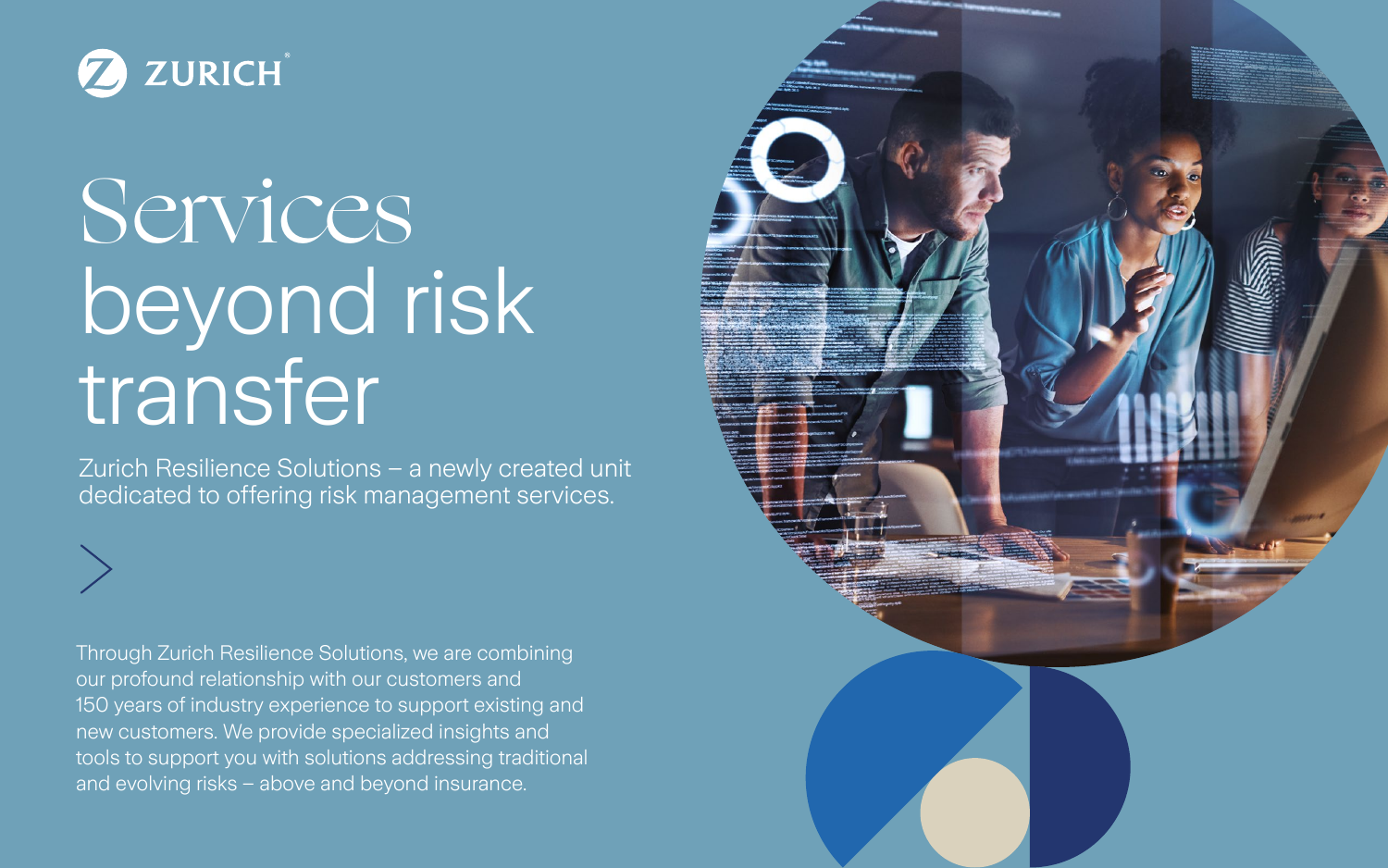Zurich Resilience Solutions (ZRS) has been created to address a rapidly changing risk landscape, with a new, truly holistic approach to supporting your risk management and helping you to build your resilience.

Combining our close relationship and in-depth knowledge of your operations with our industry expertise, ZRS is a key exponent of our promise to build a brighter future together with existing and new customers.

The Zurich Resilience Solutions model is designed to address this by providing you with genuine, valuable insights into specific issues, and solutions based on our extensive knowledge of your business, our own analyses and unrivalled access to data. We will be able to pre-empt your needs and equip you to take prompt measures to tackle challenges before they can develop.







Many organizations suffer from a lack of relevant and reliable data, tools and insights to help them manage and mitigate risk.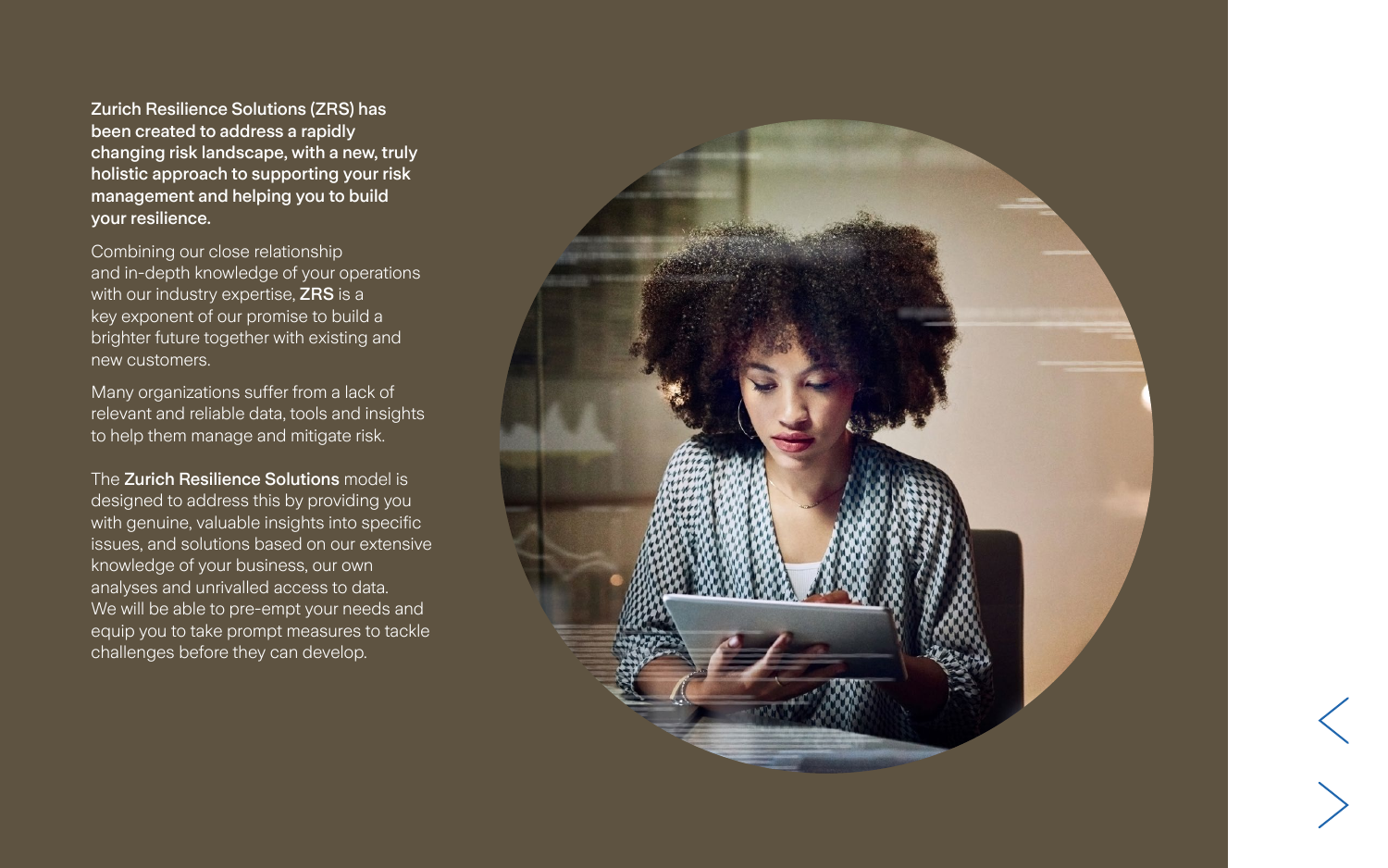Underlying our holistic ZRS offering is a modular, targeted approach:



[Taking Risk Engineering](#page-3-0) to the next level



[Addressing your needs](#page-4-0) as they evolve



Developing new [services and solutions](#page-5-0)



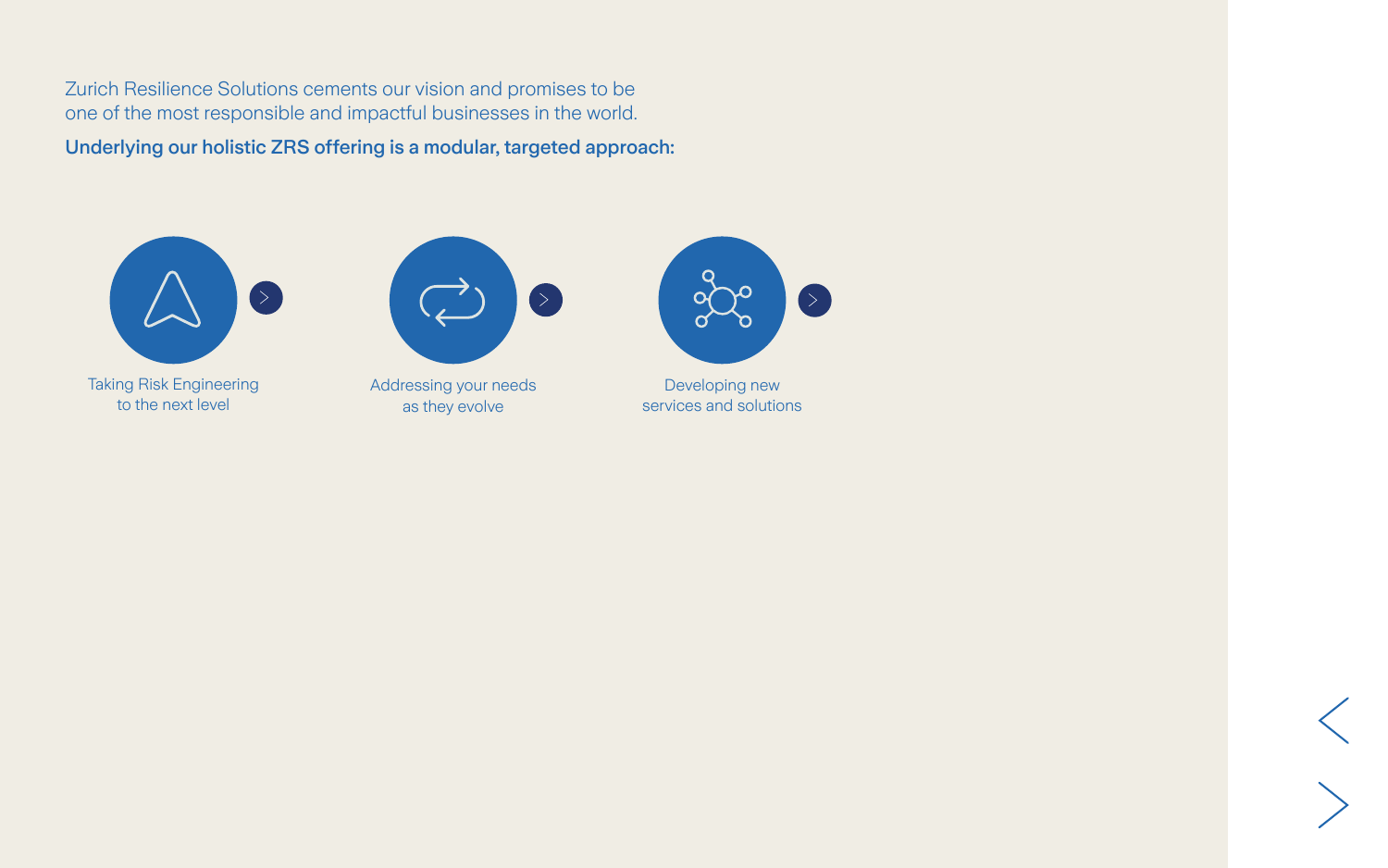<span id="page-3-0"></span>Underlying our holistic ZRS offering is a modular, targeted approach:

We are providing you as our customer with direct access to the expertise of our network of 750 Risk Engineers based in 40 countries, who operate worldwide to conduct some 60,000 risk assessments annually, plus countless Zurich experts in a variety of fields. In addition to this wealth of experience, you will continue to be able to leverage cutting-edge tools, including our award-winning [Zurich Risk Advisor](https://www.zurich.com/en/products-and-services/tools-for-business/zurich-risk-advisor) for self-assessment. Our tools are subject to ongoing refinement and enhancement, based on your feedback as a user.

Our Risk Engineering services themselves cover a hugely broad variety of areas of risk – far beyond property – including, for instance, employer's liability, construction, motor fleet and general liability.

Further information on our Risk Engineering services, including which are most relevant to your business, plus a useful factsheet for you to download, can be found [here.](https://www.zurich.com/en/products-and-services/protect-your-business/risk-engineering)





Carrying out **60,000 risk assessments per year**



A global operation with **offices in 40 countries**





Access our network of **750 Zurich Risk Engineering professionals**

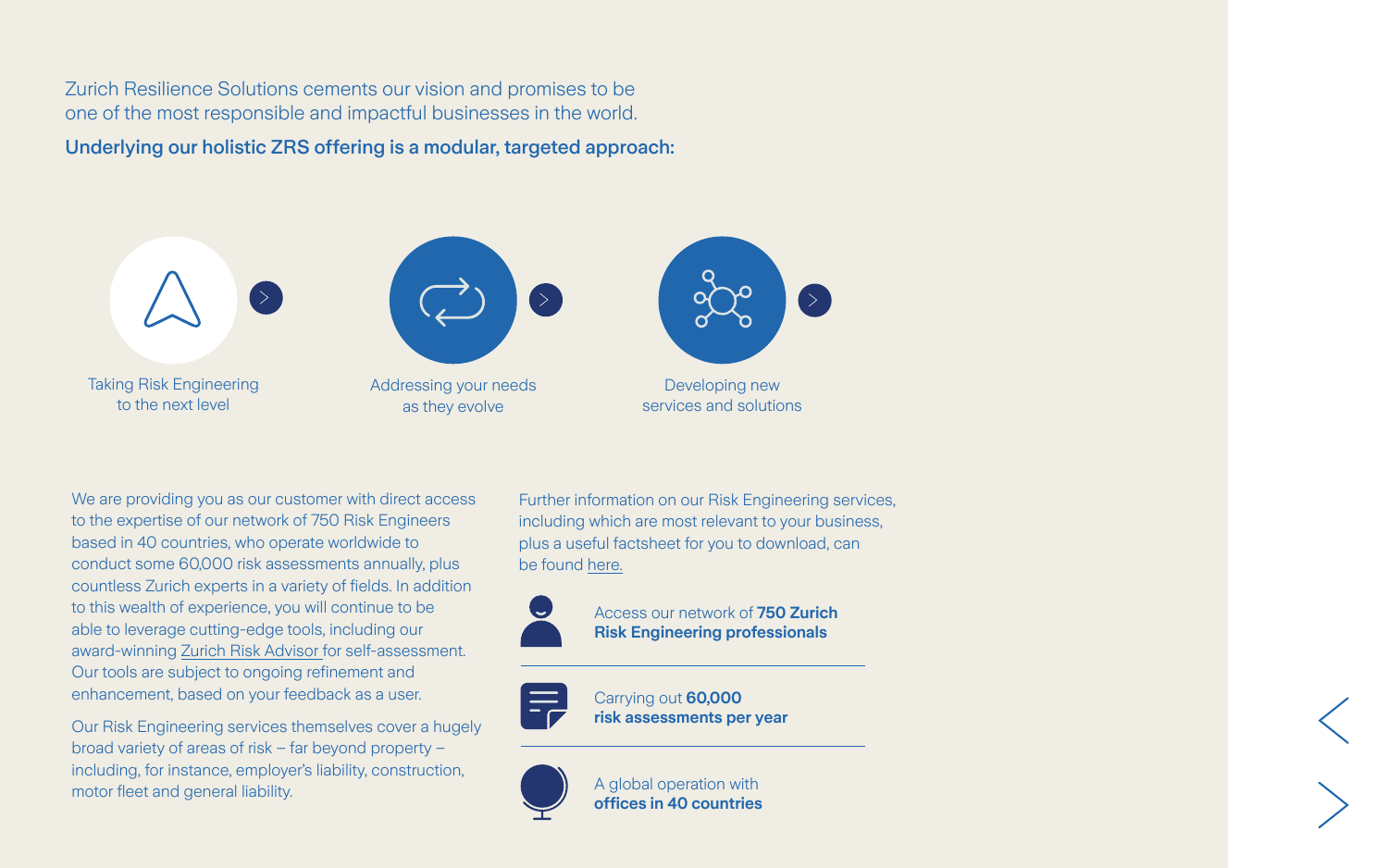<span id="page-4-0"></span>Underlying our holistic ZRS offering is a modular, targeted approach:

We are addressing your risk management challenges with our Risk Engineering solutions and our aim is to be your trusted partner to help you manage other areas of risk also. In many cases, we have the knowledge and capability ourselves, and where we lack such expertise, we work with specialized, world-class experts to serve you in the best possible way.

In particular, the pressing threat to businesses and society as a whole of global warming and related extreme weather events is the focus of our new [Climate Change Resilience](https://www.zurich.com/en/products-and-services/protect-your-business/risk-engineering/climate-change-resilience-services)  [Services](https://www.zurich.com/en/products-and-services/protect-your-business/risk-engineering/climate-change-resilience-services) – a unique offering from Zurich. Helping you to quantify climate change risk, it provides insights on current and potential future risks, and identifies adaptation actions that can be implemented now and in the future.

Similarly offering state-of-the-art solutions to today's real-world concerns, we currently have in place close strategic agreements with specialists in certain areas. Two examples are our [Supply Chain Risk Management](https://www.zurich.com/en/products-and-services/protect-your-business/what-we-protect/property/supply-chain)  [Services,](https://www.zurich.com/en/products-and-services/protect-your-business/what-we-protect/property/supply-chain) in association with riskmethods, and our [Zurich Cyber Security Services,](https://www.zurich.com/en/products-and-services/protect-your-business/what-we-protect/zurich-cyber-security-services) leveraging the expertise of CYE, one of the leading specialists in cyber services.

To support you in increasing your resilience, we will also be developing further proprietary services. In this way and by learning more about the specifics of your own business, we will ensure every component of our offering keeps up with the times and your requirements.





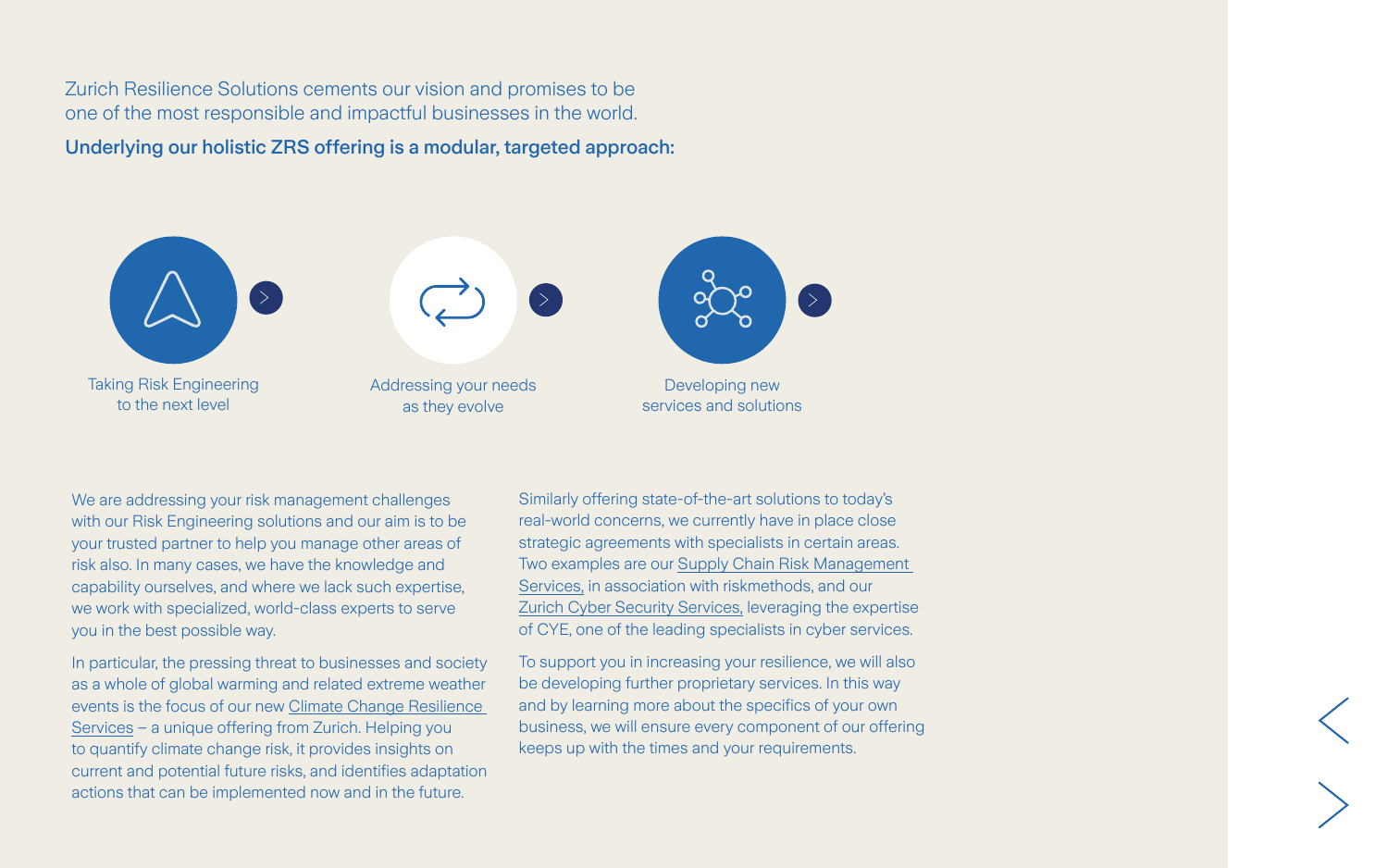<span id="page-5-0"></span>Underlying our holistic ZRS offering is a modular, targeted approach:

The current risk landscape is changing and evolving faster than ever before. In order to help mitigate your current and future risks, and provide you with tools and insights you need to help you tackle whatever the future may hold, we promise to work continually alongside and with you. We are determined – by maintaining a profound understanding of your needs – to offer new services and solutions of demonstrable value to your organization.





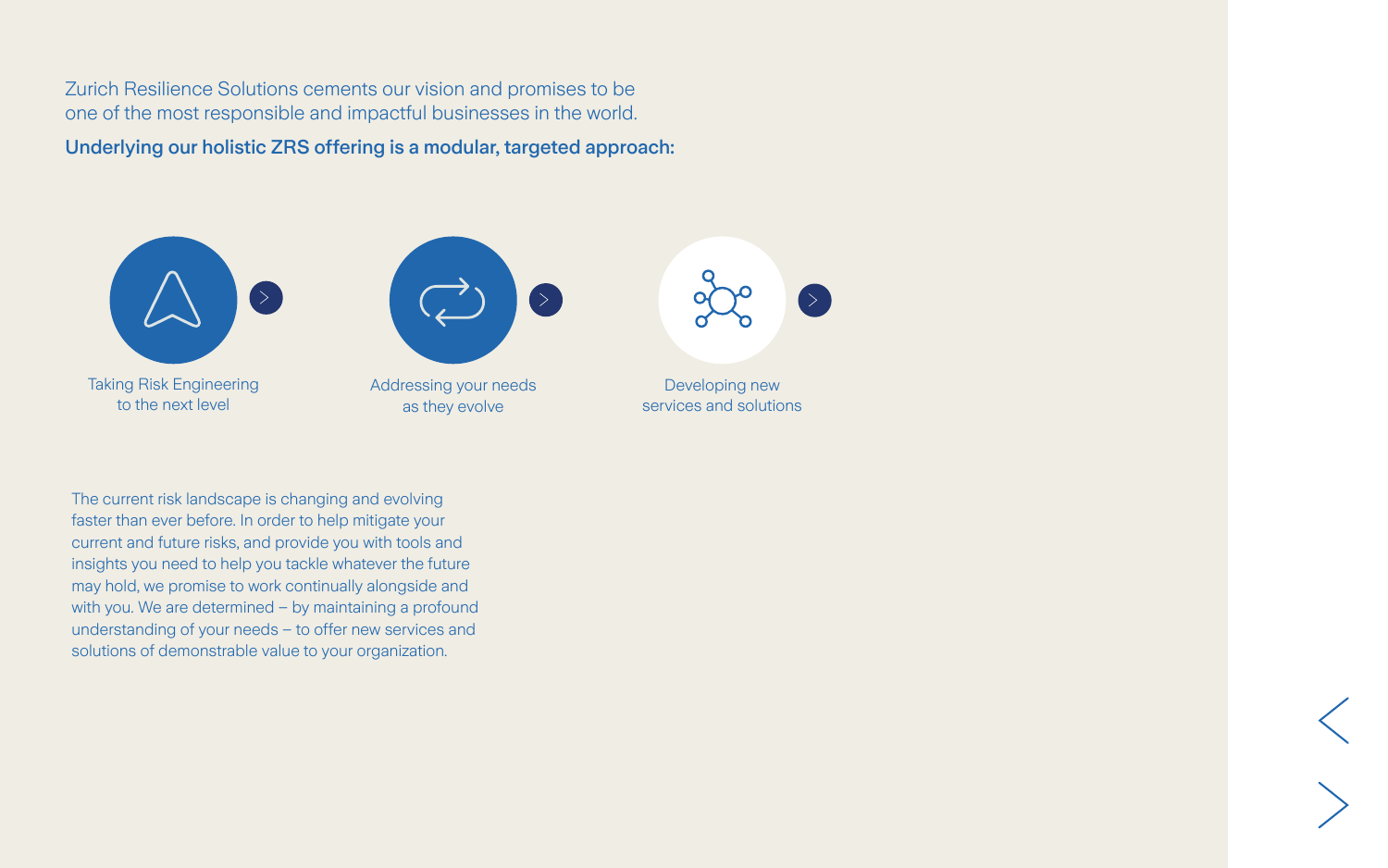Our aim through ZRS is to empower you in identifying, assessing and proactively managing the complex and, in some instances, uninsurable risks that you face daily – and help prepare you for whatever may come next.

"Zurich has demonstrated long-term partnership… takes a holistic approach towards the customer, not product silo thinking. [It offers a] dedicated client team with a strong relationship leader who is willing to talk / promote internally the client's case"

## For more information, please speak to your regular Zurich representative.



## What our customers say:

"We specifically value Zurich's Risk Engineering services, as it helps us to improve the resilience of our operations"